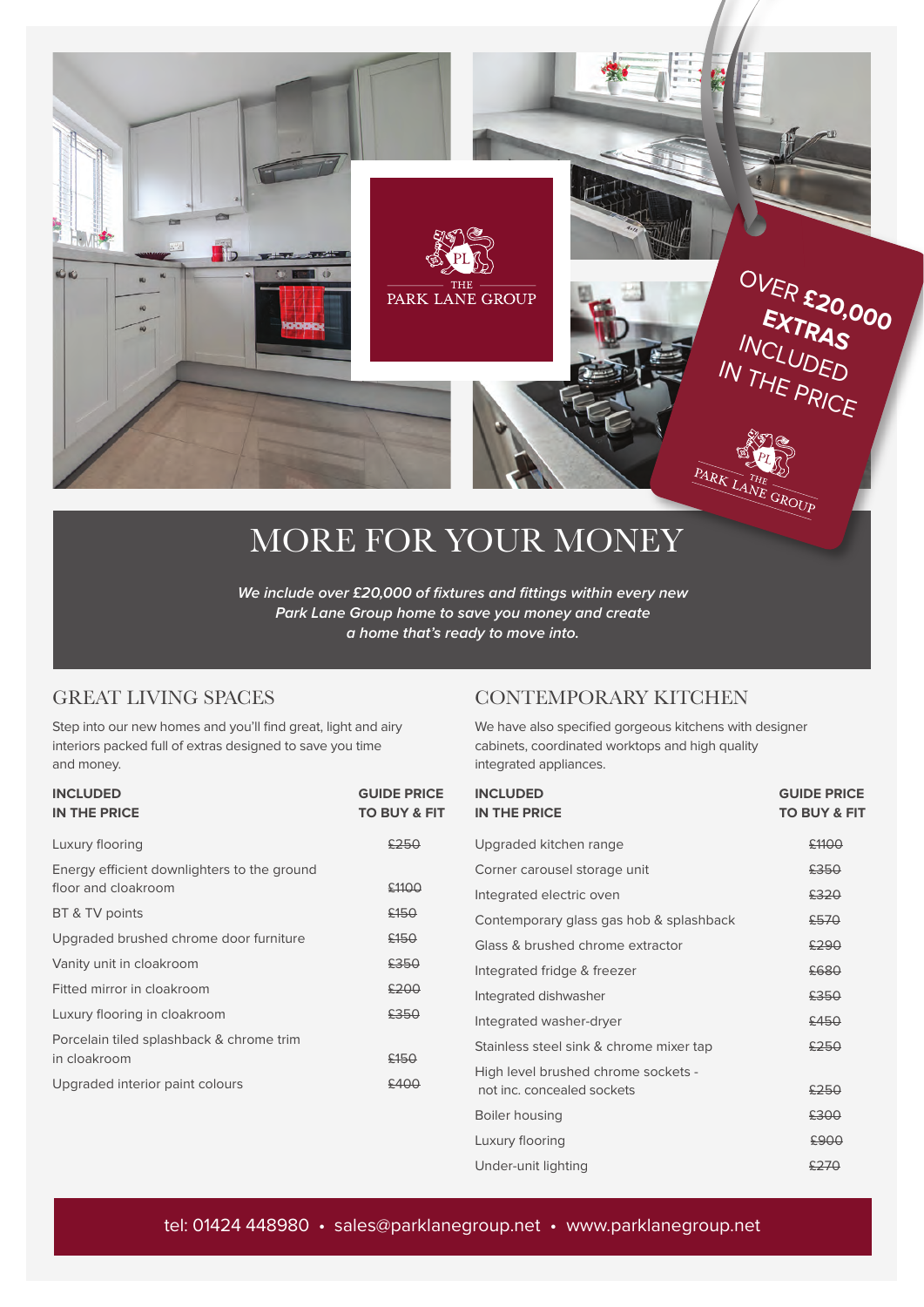

## MORE FOR YOUR MONEY

**You'll find so much more for your money. We have taken great care to specify a high-end luxury finish that also delivers huge savings for you.**

#### FABULOUS BEDROOMS

| <b>INCLUDED</b><br>IN THE PRICE                           | <b>GUIDE PRICE</b><br><b>TO BUY &amp; FIT</b> |
|-----------------------------------------------------------|-----------------------------------------------|
| BT & TV points in living rm, master & 2 <sup>nd</sup> bed | 5200                                          |
| Built-in wardrobes with shelves/rail                      | 5200                                          |

#### BEAUTIFUL BATHROOMS

| <b>INCLUDED</b><br><b>IN THE PRICE</b>           | <b>GUIDE PRICE</b><br><b>TO BUY &amp; FIT</b> |
|--------------------------------------------------|-----------------------------------------------|
| Chrome heated towel rail                         | £350                                          |
| Brushed chrome shaver point                      | £150                                          |
| L-shaped contemporary bath / glass shower screen | £420                                          |
| Contemporary shower                              | £750                                          |
| Chrome mixer taps & thermostatic shower control  | £600                                          |
| Upgraded square chrome shower head               | £200                                          |
| Glass & chrome shower screen                     | £300                                          |
| Tiled splashback & brushed chrome trim           | £150                                          |
| Porcelain wall tiles                             | \$1000                                        |
| Porcelain tiled flooring & skirting              |                                               |

| Full height bathroom mirror         | 5400 |
|-------------------------------------|------|
| Fitted vanity unit & integral basin | 5750 |
| Energy efficient downlighters       | £350 |

#### EXTERIOR FEATURES

| <b>INCLUDED</b><br><b>IN THE PRICE</b>     | <b>GUIDE PRICE</b><br><b>TO BUY &amp; FIT</b> |
|--------------------------------------------|-----------------------------------------------|
| Contemporary entrance door                 | £900                                          |
| Full-width glazed sliding or bi-fold doors | £1600                                         |
| Exterior lighting to front & rear          | £450                                          |
| Hard-wired chrome doorbell                 | £100                                          |
| Garden shed with apex roof                 | £500                                          |
| Upgraded close-boarded fencing             | £450                                          |
| Full-height outside gate for privacy       | £200                                          |
| Wiring for Sky (terminating in the roof)   | £150                                          |
| Outside tap                                | £200                                          |
| Landscaped garden with patio & lawn        | <del>9750</del>                               |

The Park Lane Group strives to constantly improve the design and construction of its properties. As a result, alterations take place from time to time which may lead to differences between the<br>properties and brochure descr **Please note, not all homes feature every item listed. Prices are estimated and based upon supply and fitting.**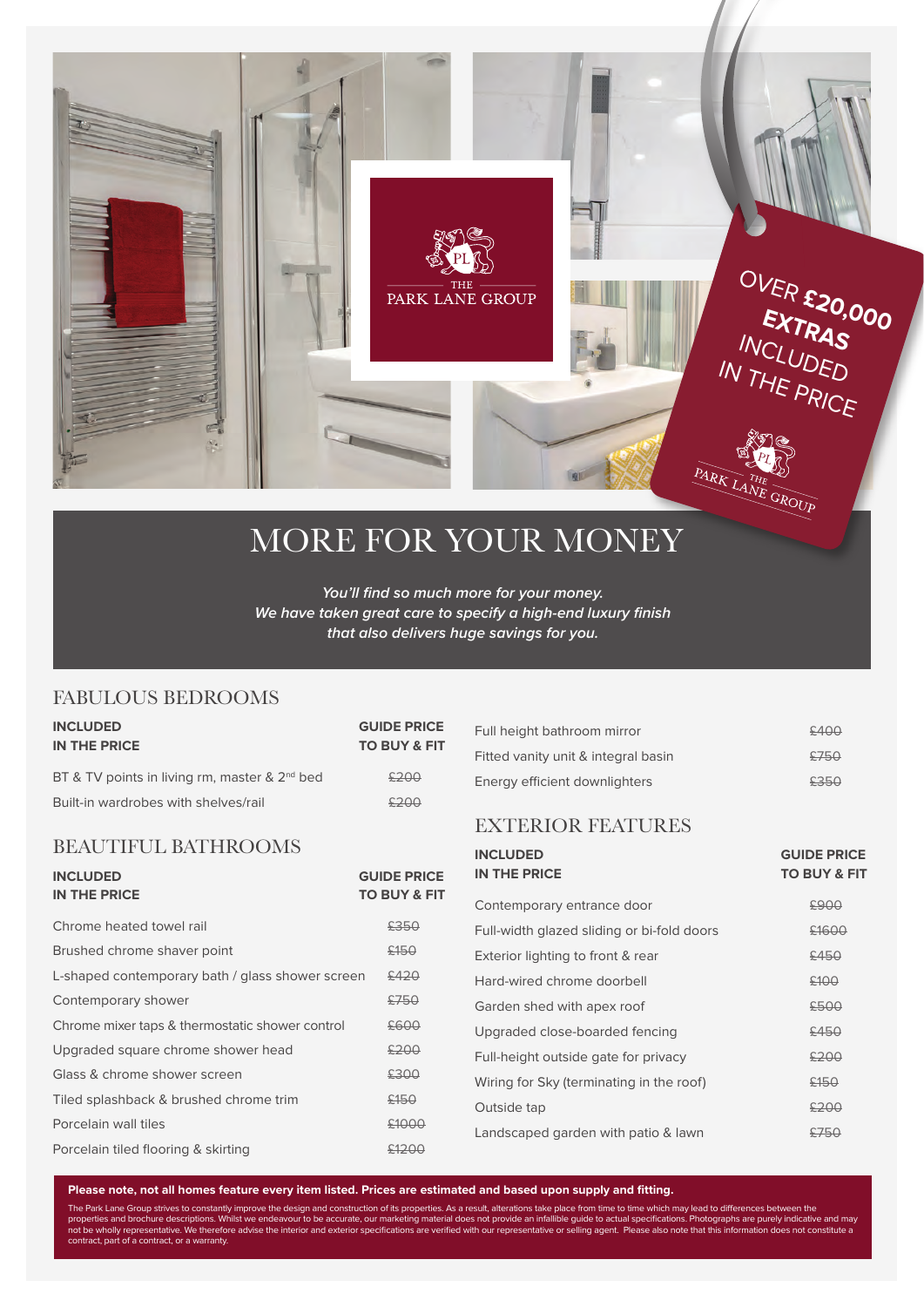

## Buying New Versus Old

**Budget is one of the biggest factors when it comes to buying property so it's good to know that buying a new home is a great way to make your money go further.** 

**But that's not all. There's other benefits too.**

**Improved Energy Efficiency -** according to the NHBC Foundation and Zero Carbon Hub, new homes built to current regulations could cost up to 55% less to run than typical 'upgraded' Victorian homes.

**Warranty Protection -** our homes have a 10 year structural warranty for added peace of mind which is fully transferrable should you decide to sell your home before your warranty expires.

**Low Maintenance -** existing, older properties tend to require ongoing maintenance. In contrast, a newly built home means you can relax without the worry or hassle of potential repairs.

**Low Deposit Option -** the Help to Buy Equity loan scheme means the Government can lend you up to 20% of the cost of one of our new homes, so you'll only need a 5% cash deposit and a 75% mortgage to make up the rest.

**No Chain -** with no onward chain, buying a new home can be really quick and straightforward.

**Over £20,000 Package Included -** our unique package of fittings and fixtures included in the price of every Park Lane Group home means you'll benefit from a wide range of extras designed to save you money and create a home that's virtually ready to move straight into. See our separate 'More for Your Money' brochure for full details.

**Buying Off-Plan -** a new build home offers the chance to buy offplan which can mean it's possible to see an increase in value by the time you move in.

**Integrated Appliances -** the kitchen is the heart of the home so in addition to upgraded kitchen units you'll also find a range of quality built-in appliances creating a sleek, designer look that saves you money too.

**Early Bird Choices -** we offer a choice of kitchen units, worktops and handles, plus wardrobes and dividing doors for early reservations.

**Private Off-Road Parking -** no struggling to find a space on the street, our new homes have private off-road parking and we have incorporated visitor spaces too.

**Private Ownership -** the homes at our current developments are being sold for private ownership.

**Great Design -** our new homes are designed for modern lifestyles with light, airy interior spaces and contemporary fittings that provide the perfect canvas for you to style and personalise.

**Kerb Appeal -** character isn't the sole preserve of period properties. We take care to get the look and feel of each of our developments just right, from the landscaping to details such as dated stone plaques. New Park Lane Group homes are designed to stand the test of time.

**Added Peace Of Mind -** every new Park Lane Group home brings together expertise gained from over 30 years in housebuilding in East Sussex and Kent. We remain an independent, locally-based developer and, as such, are committed to the local communities we live and work in.